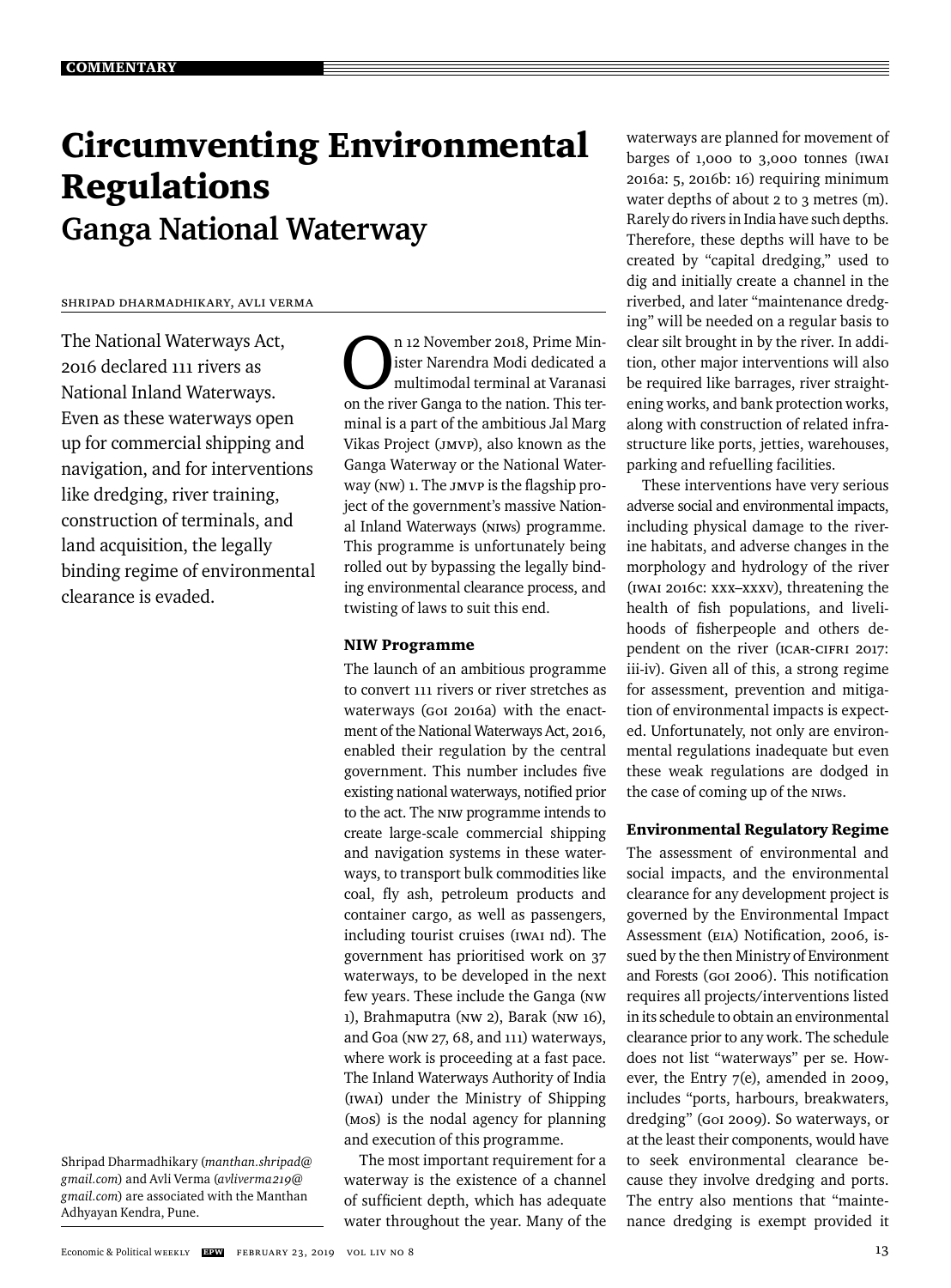formed part of the original proposal for which Environment Management Plan (EMP) was prepared and environmental clearance obtained" (GoI 2009).

Clearance for some waterways may also be needed under the CRZ (Coastal Regulation Zone) Notification, 2011 or the Wildlife (Protection) Act, 1972. However, here we examine only the environmental clearance as this is applicable to all waterways. In line with Entry  $7(e)$ , the Ministry of Environment, Forest and Climate Change (MoEFCC) had initiated environmental clearance processes for several waterways, for example, for the Goa waterways (NW 27, 68 and 111) by issuing terms of reference (TORs) on 29 November 2016 (MoEFCC 2016a). However, in the case of the Ganga waterway, the MoS attempted to bypass the legally binding requirement for environmental clearance. Such attempts are traced here on the basis of documents obtained under the Right to Information Act over a period of mid-2017 to mid-2018.

#### Legally Untenable Exemption

The Ganga waterway or NW 1 stretches for 1,620 kilometres (km) from Allahabad to Haldia, with three multimodal terminals at Varanasi, Sahibganj and Haldia, and other related infrastructure. While the issue of environmental clearance in this case was under discussion for several years, the matter was speeded up in 2017 as the project was under consideration for approval by the Public Investment Board (PIB). The MoEFCC (2017a) took an unambiguous stand, stating, "the item 7 (e) of EIA notification 2006 is relevant … the instant proposal involves dredging and thus requires prior Environmental Clearance in terms of EIA notification, 2006 as amended."

The MoS countered this stand in the meeting with the PIB held on 6 March 2017 and wrote to the MoEFCC on 15 March 2017, arguing why an environmental clearance was not needed for dredging in NW 1. It stated that a "navigation channel is already in existence on NW-1. It is therefore, not a case of creation and developing a new navigation channel but … a case of capacity augmentation and maintenance of existing navigation channel" (MoS 2017a). However, this demand of the MoS for exemption from environmental clearance by calling the dredging in NW 1 as "maintenance," and not "capital" dredging, is legally untenable as the Entry 7(e) explicitly requires an environmental clearance for maintenance dredging as well. Further, there are enough indications that capital dredging is going on in the Ganga, but because the detailed project report is kept "confidential," the MoS is able to escape scrutiny of this unsubstantiated claim. Moreover, the EIA notification states that prior environmental clearance is needed for "expansion and modernisation of existing projects or activities listed in the Schedule … [that] cross the threshold limits given in the Schedule" (GoI 2006). Thus, dredging would need environmental clearance even if it is merely being expanded or augmented.

The MoS forwarded two more arguments. One, that an amendment dated 15 January 2016 to the EIA notification (GOI 2016b) provides exemption for certain cases from environmental clearance, as its point 5 of Appendix IX lists, "dredging and de-silting of dams, reservoirs, weirs, barrages and canals for the purpose of maintenance upkeep and disaster management." However, this amendment relates not to waterways but to mining, especially river sand mining (MoEFCC 2017a). Further, it is evident that this exemption does not refer to navigation in rivers.

Second, the MoS quoted the Sustainable Sand Mining Management Guidelines, 2016 (MoS 2017a) saying that following "categorical provisions" exist, that is, "the de-silting of reservoir, dredging for upkeep and maintenance of structures, channels and averting natural disasters will not be treated as mining for the purpose of environmental clearance … for navigation purposes, the river reaches in the water ways path may be dredged to have minimum depth of water." The MoS conveniently forgot to mention that this provision is given under the heading "desilting of reservoirs/barrages/annecuts/ lakes/canals" as "exemptions of certain cases from being considered as mining for the purpose of requirement of environment clearance" (MoEFCC 2016b: 72). The case may not be treated as mining, but dredging for navigation is independently subjected to environmental clearance by the EIA notification. Also, guidelines cannot overrule provisions of law.

In its letter to the MoEFCC, MoS ends with the astonishing argument that the dredging "has no discernible adverse environmental impacts," and asks MoEFCC to reconsider its stand (MoS 2017a). The MoEFCC asked its expert committee to look into the issue. The committee, headed by S R Wate, met on 18 May 2017 and considered the applicability of EIA notification in the case of NIWs. Hearing a detailed presentation by the IWAI representatives, it unambiguously concluded:

The proposal for implementation of Jal Marg Vikas Project … by IWAI is covered under the EIA notification, 2006 and be appraised as "Category A" project … Also, the maintenance dredging involved in this project cannot be exempted from environmental clearance as the project has not obtained any prior environmental clearance as provided in column  $5$  of item  $7(e)$  of EIA Notification. (MoEFCC 2017b)

Further, it also gave a broader recommendation for all the waterway projects:

In order to create more clarity…the Expert Committee recommended for amending the EIA notification, 2006 to include Inland Waterways, Jetties and Multi modal Terminals under the list of items requiring prior environmental clearance. (MoEFCC 2017b)

This recommendation was conveyed to the MoS, adding that the environmental clearance process for other waterways had been initiated (MoEFCC 2017c). It is after this that the pressure seems to have been increased on the MoEFCC. On 24 October 2017, a meeting was held with the MoS, in which it stuck to its stand that the Ganga waterway needs to seek environmental clearance. Yet, astonishingly, the minutes record that the "house took note of the various positions advanced by the MoS and MoEFCC. It observed that a plain reading of the provisions of the EIA Notification ... left little doubt that "dredging" of silt in river beds to keep the same navigable did not require Environmental Clearance" (MoS 2017b).

There is no explanation provided as to how the meeting came to this conclusion. On 21 December 2017, the MoEFCC wrote to the MoS accepting the "non-requirement of environmental clearance for maintenance dredging in rivers for the purpose of navigation" as decided in this meeting (MoEFCC 2017d). These developments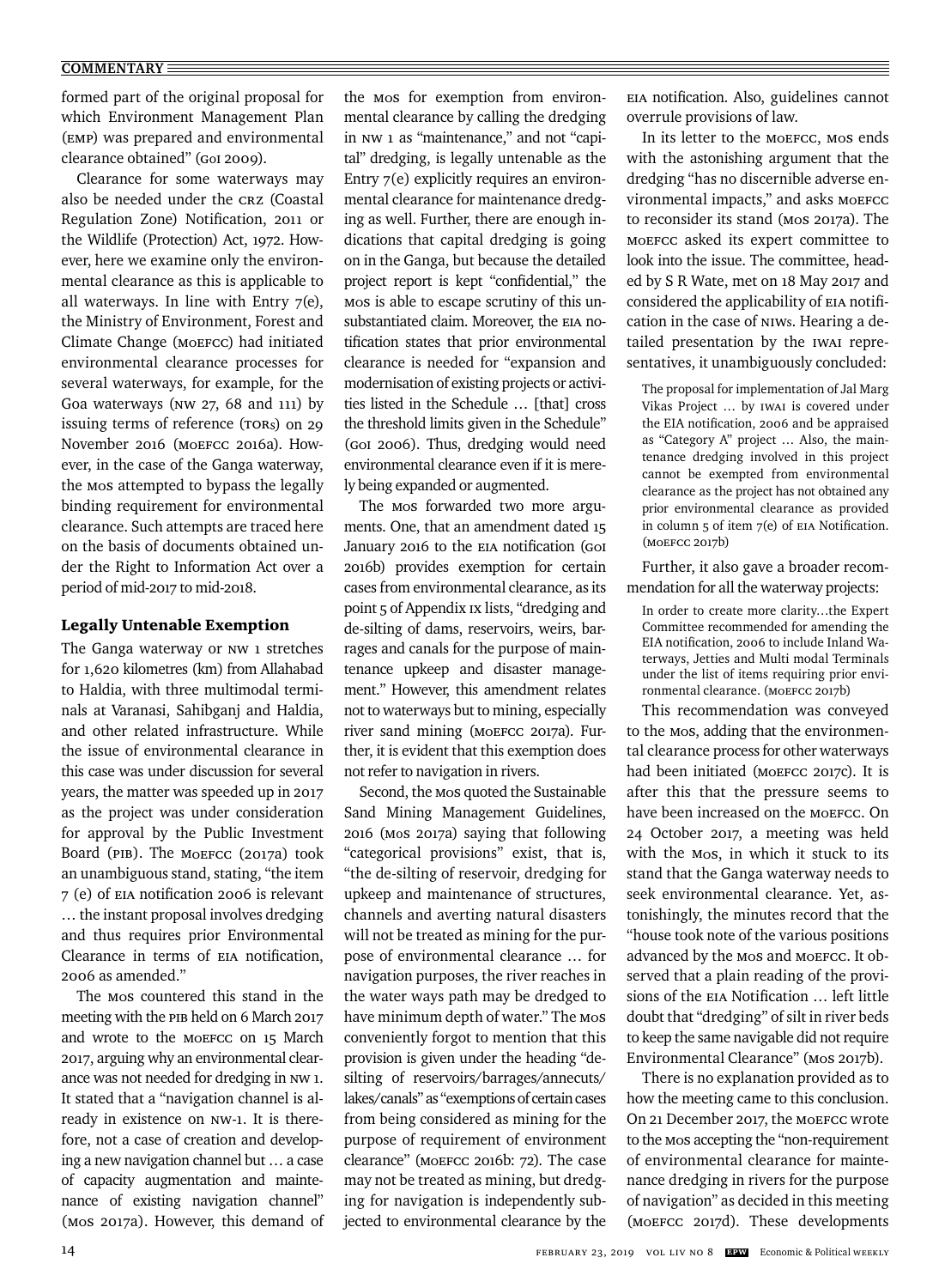#### $\equiv$  **COMMENTARY**

leave us with only one conclusion that the MoEFCC was pressurised into exempting the Ganga waterway from the environmental clearance process.

# Other Dubious Exemptions

A similar questionable exemption has also been obtained for the multimodal terminal built in Varanasi. The MoEFCC insisted that the terminal in Varanasi needs environmental clearance, as it is a port and hence falls under Entry 7(e), while the MoS disagreed (MoLJ 2016). It was decided to seek legal opinion of the Ministry of Law and Justice (MoLJ). The MoLJ inquired from the MoEFCC if the terminal falls under the category of ports or harbours, and under which law. The MoEFCC responded categorically that "terminal is a part of port and is covered under item 7(e) of EIA Notification" (MOLJ 2016). However, the MoLJ held that this did not answer the second part of their query and asked the MoS for its opinion. The MoS responded, "the location of the proposed terminal at Varanasi is not in the port approaches of any declared as such under the Indian Ports Act, 1908 and the Major Ports Act, 1963" (MoLJ 2016).

Based on this, the MoLJ opined that the MoS is the administrative ministry for ports and "it is quite clear" that the terminal does not fall under the definition of a port, and hence, the environmental clearance requirement will not apply (MoLJ 2016). This ruling is problematic for several reasons. A perusal of the Indian Ports Act, 1908 and the Major Ports Trusts Act, 1963 clearly shows that the logic given by the MoS does not hold. Moreover, since the MoS, through the IWAI, is the project promoter for the Varanasi terminal, there is a clear conflict of interest and MoLJ erred in not applying its own mind and accepting the MoS opinion at its face value. Further, it shows the half-hearted attitude of the MoEFCC and offloading of responsibility by the MOLJ. It is a well-established principle that while interpreting legal provisions, in the absence of any ambiguity, courts adopt the literal meaning of the word or phrase, referring to the dictionary or the commonly understood meaning. Thus, a terminal is naturally a port and the MoLJ needed to consider this even if the

MoEFCC did not indicate any relevant provision of law.

# The NGT Case

While all these discussions were going on between the MoS and the MoEFCC, the National Green Tribunal (NGT) was hearing a case dealing with precisely this issue. A petition (*Bharat Jhunjhunwala and Others v Inland Waterways Authority of India and Others* 2018) pleaded that waterways in general and the Ganga waterway in particular should be subjected to mandatory prior environmental clearance. The ambiguity of the MoE-FCC is evident from its affidavit dated 27 October 2016 in this case:

It is submitted that as per the provisions of EIA Notification, 2006 ... Ports, Harbours, break waters, dredging falls under item 7 (e) … and are required to obtain prior environmental clearance.

Jetty, multimodal terminal and Inland waterway … are not covered under the EIA Notification, 2006.

Further, neither the MoEFCC nor the IWAI thought it appropriate to inform the NGT about their ongoing discussions. Though some of the correspondence was placed on record by others, the NGT did not rule on the matter of environmental clearance for the dredging component. Instead, after three years of hearing the matter, the NGT in its final order merely directed the MOEFCC to submit its final opinion "as to whether any Environmental Clearance is required or not and whether Environmental Impact Assessment is to be done in projects relating to Inland Waterways" (*Bharat Jhunjhunwala and Others v Inland Waterways Authority of India and Others* 2018). MoEFCC's response is not yet known.

#### EIA Environmental Clearance

The IWIA argues that even though waterways are not subjected to the environmental clearance process, it is carrying out EIAs for all the projects (PIB 2016; Pandey 2019). However, an EIA done outside the legal framework of the EIA Notification, 2006 inspires little confidence in effectively protecting the environment from the impacts of waterways. Under the EIA notification, the entire environmental clearance process is carried out under the supervision of the MoEFCC's Expert Appraisal Committee (EAC), which has environmental experts and independent members, apart from officials. The EAC provides the TORs under which the EIA is prepared. A public hearing has to be conducted based on the EIA. The EAC then scrutinises the EIA, public hearing report and other information, and decides on the grant of environmental clearance.

For an EIA outside this process, it is the IWAI, the project promoter, who gets to decide the TORs and also to scrutinise the EIA report. This is a clear case of conflict of interest. Further, an environmental clearance is given with several legally binding conditions. These conditions are not only monitored by the MoEFCC, but in the case of non-compliance, even an ordinary citizen can seek implementation through judicial recourse. The EIA done outside this process has no such legal binding, and implementation of any environmental safeguards is entirely at the discretion of the project promoter. Thus, the level of accountability is very low in the case of any EIA and environmental measures undertaken outside the environmental clearance regime.

#### Abdication of Responsibility

This sequence of events highlights the gross abdication of responsibility by the MoEFCC, its failure to protect the environment and implement its own laws. After the initial insistence that the Ganga waterway needs an environmental clearance, the subsequent reversal of its stand in face of what are clearly specious and legally untenable arguments, and that during the period, the MoEFCC continued with the environmental clearance process for some other waterways (for instance, TORs for NW 53 in Vasai Creek– Ulhas River were granted on 14 June 2018 (MoEFCC 2018), demonstrates the abject failure of environmental regulation in the country. It shows how laws can be twisted to suit political and economic interests, as does the flagship project of Ganga waterway, passing through the Prime Minister's constituency of Varanasi.

It also creates precedence, and the very real risk that this special treatment can also be extended to other waterways. This is already happening, with projects